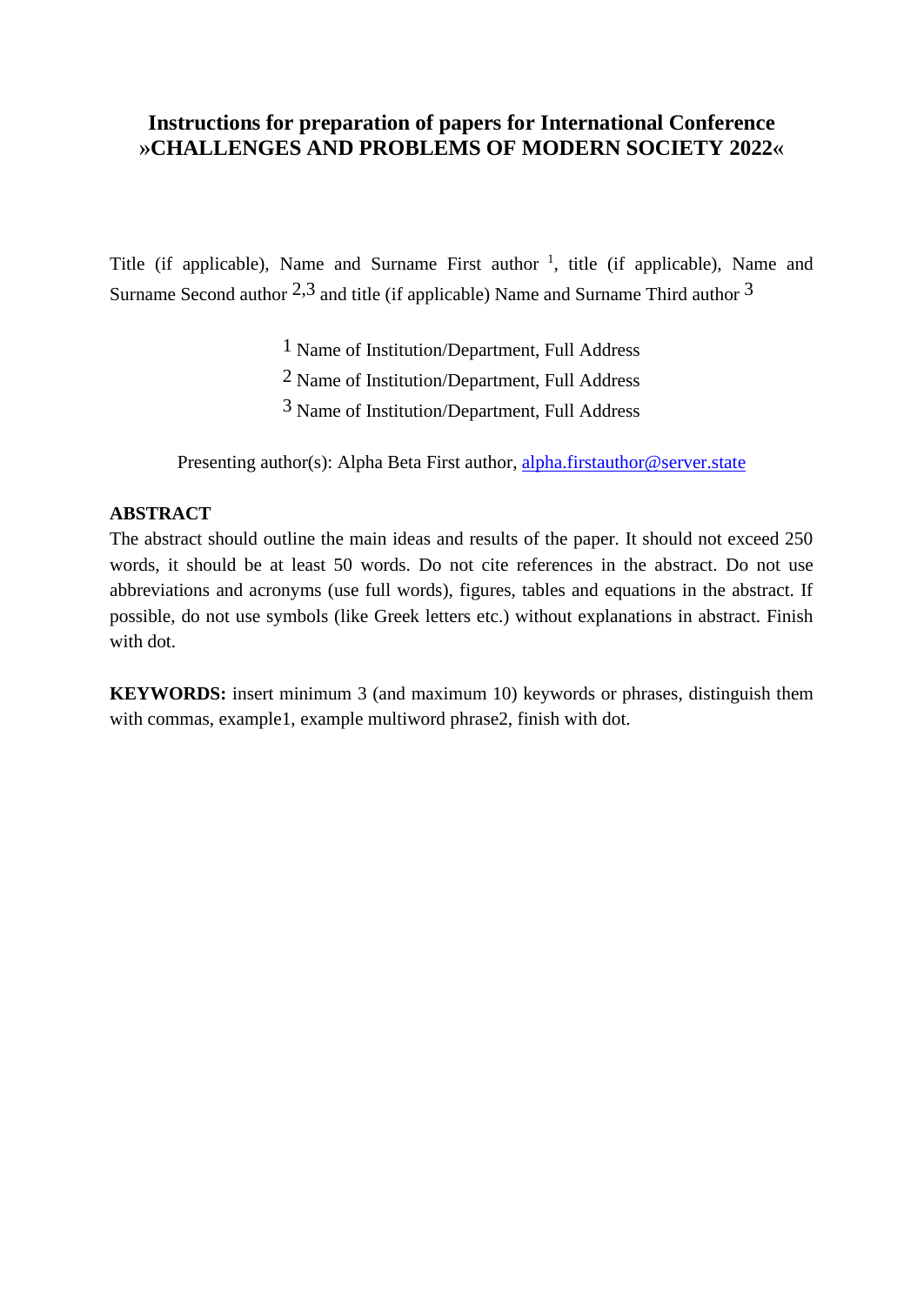#### **1. INTRODUCTION**

These instructions give you guidelines for typing camera-ready papers for the International Conference »CHALLENGES AND PROBLEMS OF MODERN SOCIETY«.

Scientific paper should be minimum 15 pages long and max 25 pages long, including abstract and references. Spacing between the rows should be 1,2 pt. The paper should consist of a title, author's name(s), affiliation, information about presenting authors, abstract, keywords, sections and subsection (if any) titles, main text. Typical sections are: introduction, main text with section titles and subheadings (if any), results and discussion, conclusion, acknowledgements (if any), references in APA standard and appendix (if any appendices). In main text the authors(s) should cite figures (Figure 1), tables (Table 1), equations (Eq. 1) and references in (APA standard). Precise definition of research methodology (research method, sample, analyzing process, limitation of research results etc.) is mandatory in section Methodology in scientific paper.



**FIGURE 1:** Figures should be cited in text before the apearing of the figure (also the tables). Figure caption should be provided in complete sentence(s) and should finish with dot. Figures need to be prepared in greyscale / monochrome (black and white only). Figure caption and the figure itself should apear on the same page.

The goal of this template is to simulate the usual appearance of papers in the *conference proceedings*. This electronic document is a "live" template and is used to format your paper and style the text. The template is saved as "Word 97-2003" for the PC, provides authors with most of the formatting specifications needed for preparing electronic versions of their papers. All margins are 25 mm. All formatting details are provided with this template, please do not alter them.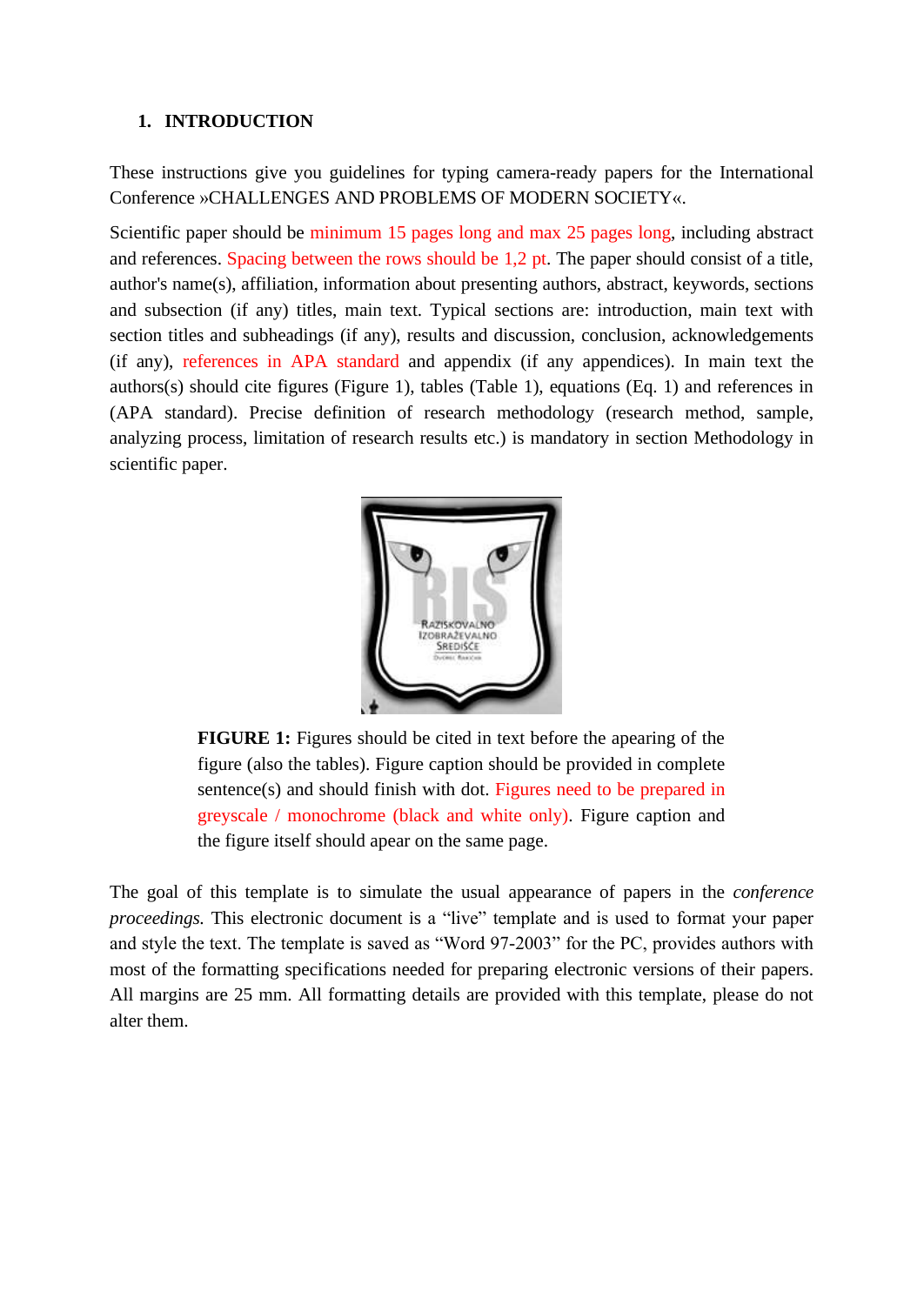**TABLE 1**. Title of the table, type size for camera-ready papers (table description should be above the table), finish with dot. Tables need to be prepared in greyscale / monochrome (black and white only).

| Type size | Appearance                        |                                           |        |
|-----------|-----------------------------------|-------------------------------------------|--------|
|           | Regular                           | <b>Bold</b>                               | Italic |
| 14        | Authors'<br>affiliations,         |                                           |        |
|           | equations, description<br>of      |                                           |        |
|           | figures<br>tables,<br>and         |                                           |        |
|           | figure/table captions             |                                           |        |
| 14        | Authors' names, literature        |                                           |        |
|           | (APA standard)                    |                                           |        |
| 14        | main text, equations <sup>a</sup> |                                           |        |
| 14        |                                   | Section titles <sup>a</sup> , all letters |        |
|           |                                   | in titles are written in                  |        |
|           |                                   | capital letters                           |        |
| 12        | Text within the tables            | Paper title                               |        |

a. Uppercase for comment or note

b. Uppercase for comment or note

## **1.1 SOME IMPORTANT INFORMATIONS**

The Times New Roman font is strictly required. Font size is 14 pt, except in the tables where the required font size is 12 pt. Follow the type sizes specified in Table 1, expressed in points (pt.).

Scientific contribution must be prepared in English.

Prepare your paper on the A4 paper size (210 mm  $\times$  297 mm). You are not allowed to use US letter-sized paper.

**Use check spelling. Do not add page numbers. Do not insert Header or Footer. Do not insert INDEX.**

Do not use paragraph with less than two sentences, like this one.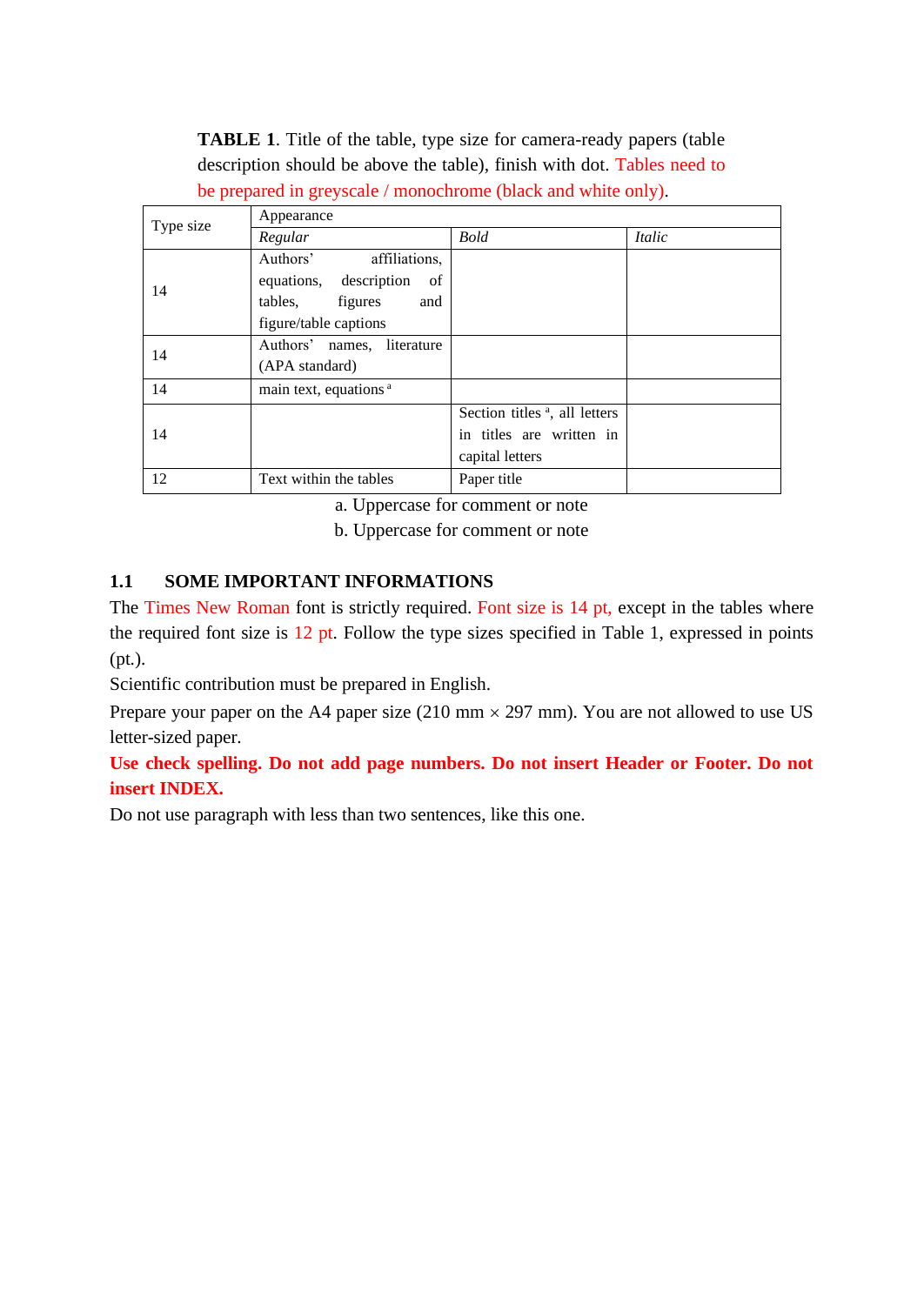## **2. HELPFUL HINTS**

## **2.1 ABBREVIATIONS AND ACRONYMS**

Define abbreviations and acronyms the first time they are used in the text, even after they have been defined in the abstract. Typical abbreviations in the research field (well known) do not have to be defined. Do not use abbreviations in the title or headings unless they are unavoidable.

## **2.2 UNITS**

- − Use either SI (MKS) or CGS as primary units. (SI units are encouraged.) An exception would be the use of English units as identifiers in trade, such as "3,5-inch disk drive". Use comma (,) and not dot (.) in decimal numbers, including numbers in figures (graphs), equations or tables. Avoid combining SI and CGS units.
- − Do not mix complete spellings and abbreviations of units. Use in equations "W/m<sup>2</sup>" or in text "watt per square meter", do not use "watt/m2". Spell out units when they appear in text: ". . . a few watts", not ". . . a few W". If you provide complete data information in text, e.g. "the length was 300 m", (so: number and unit), use "300 m", not "300 meters".
- − Use a zero before decimal comma: "0,25", not ",25". Use "cm<sup>3</sup>", not "ccm".

## **2.3 FIGURES AND TABLES**

Figure captions should be below the figures; table heads should appear above the tables. Insert figures and tables after they are cited in the text. Figures and tables should be prepared in monochrome (black and white only) style or in grayscale.

Use words rather than symbols or abbreviations when describing Figure axis labels to avoid confusing the reader. As an example, write the quantity "Magnetization", or "Magnetization, M", not just "M". If including units in the label, present them within square brackets. For example, write "Temperature [K]", not "Temperature/K". The resolution of graphic should be at least 300 dpi.

Required font size for the text in the table is 12 pt.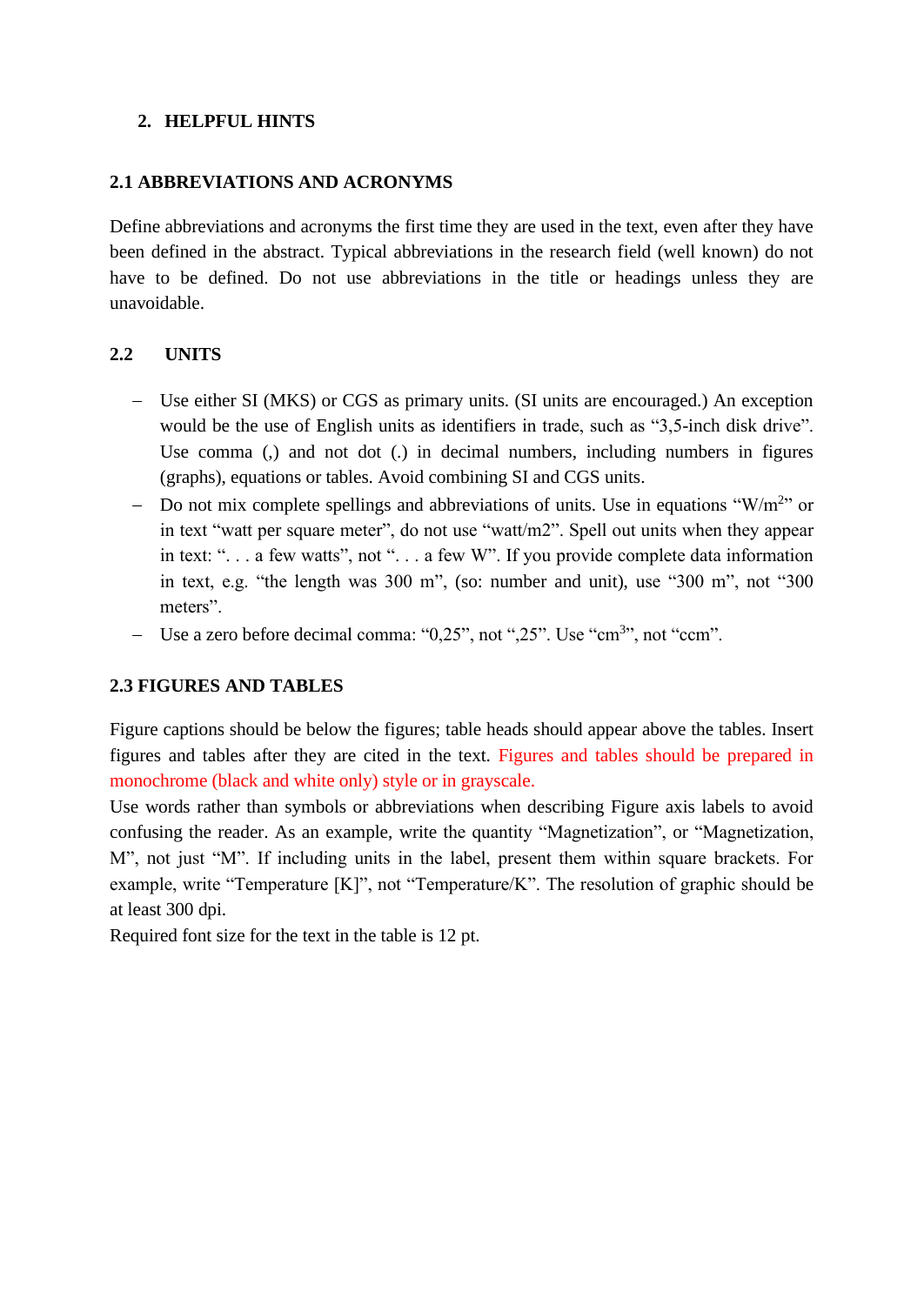### **2.4 EQUATIONS**

Consecutively number equations. Equation should be centered; equation number should appear on the right side, as in (1). Italicize Roman symbols for quantities and variables, but not for Greek symbols. Units should not be written in italic. Punctuate equations with commas or periods when they are part of a sentence, as in (Eq. 1):

$$
Insert equation one. \t(1)
$$

Be sure that the symbols in your equation have been defined before or immediately following the equation. Use "Eq. 1", not " $(1)$ " or "Eq.  $(1)$ " or "equation  $(1)$ ", except at the beginning of a sentence: "Equation  $(1)$  is  $\dots$ ".

### **2.5 SOME COMMON MISTAKES**

- $-$  The subscript, e.g. for the permeability of vacuum  $\varepsilon_0$ , and other common scientific constants, is zero with subscript formatting, not a lowercase letter "o".
- − There is no period after the "et" in the Latin abbreviation "et al.".
- The abbreviation "i.e." means "that is", and the abbreviation "e.g." means "for example".

**If your native language is not English, try to get a native English-speaking colleague or somebody fluent in English to proofread your paper. Use grammar existent in text editor.**

### **2.6 OTHER RECOMMENDATIONS**

The Arabic numerals are used to number the section headings. Subsections are not necessary. In each section the first Subheading should be numbered with the number "1.1", the second Subheading with "1.2" etc. Do not use the third level of sections (sub-subsection). Do not number Acknowledgements and References.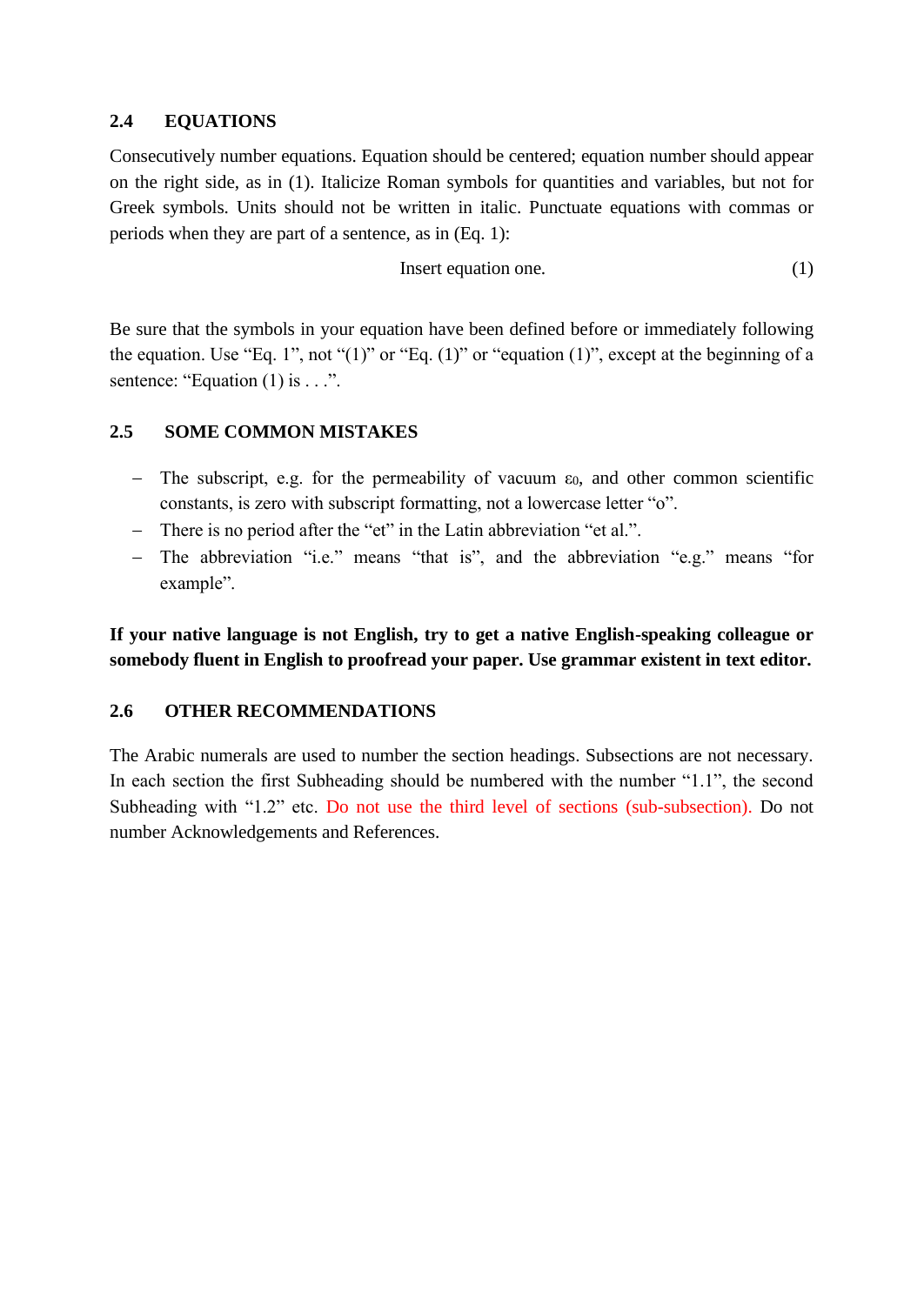#### **3. CONCLUSIONS**

Be brief and give most important conclusion from your paper. Do not use equations and figures here. Provide some ideas for further research (desirable, not necessary).

#### **ACKNOWLEDGEMENTS**

**Acknowledgements (title appear without numbering), it is not necessary section. You can thank to some persons (in case of suggestions, help), project(s), institution etc.**

#### **REFERENCES**

References: title appears without numbering. References should follow APA standard and should be written in 14 pt. text size, see examples below.

Do not use footnotes while listing references (except in the tables, where you list the footnotes directly below the table in 10 pt. text size).

Unless there are six authors or more give all authors' names; do not use "et al.".

Papers that have not been published, even if they have been submitted for publication, should be cited as "unpublished". Papers that have been accepted for publication should be cited as "in press". Capitalize only the first word in a paper title, except for proper nouns and symbols of chemical elements.

For citation of translated papers published in non-English journals, please insert after author(s) names the title in English, followed by the citation regarding standard's rules (APA) in original language.

- Araeen, R. (2009). Ecoaesthetics A Manifesto for the Twenty-First Century. Third Text, vol. 23, no. 5, 679–684.
- Duh, M., Zupančič T. (2011). The method of aesthetic transfer an outline of a specific method of visual arts didactics. Croatian Journal of Education. 13, (1/2011), str. 42–75.
- Hager, M., Hagemann, D., Danner, D., Schankin, A. (2012). Assessing Aesthetic Appreciation of Visual Artworks—The Construction of the Art Reception Survey (ARS). Psychology of Aesthetics, Creativity, and the Arts. American Psychological Association, vol. 6, no. 4, 320–333.
- Inwood, H. (2008). Mapping Eco-Art Education. Canadian Review of Art Education CRAE-RCEA. 2008, no. 35, 57–73.
- Karlavaris, B., Kraguljac, M. (1970). Estetsko procenjivanje u osnovnoj školi. Beograd: Umetnička akademija.
- Kenning, D. (2008). Eco Art. Dean Kenning on Art Enegy in an Age of Ecology. Arth Monthly, no. 313, 1–4.